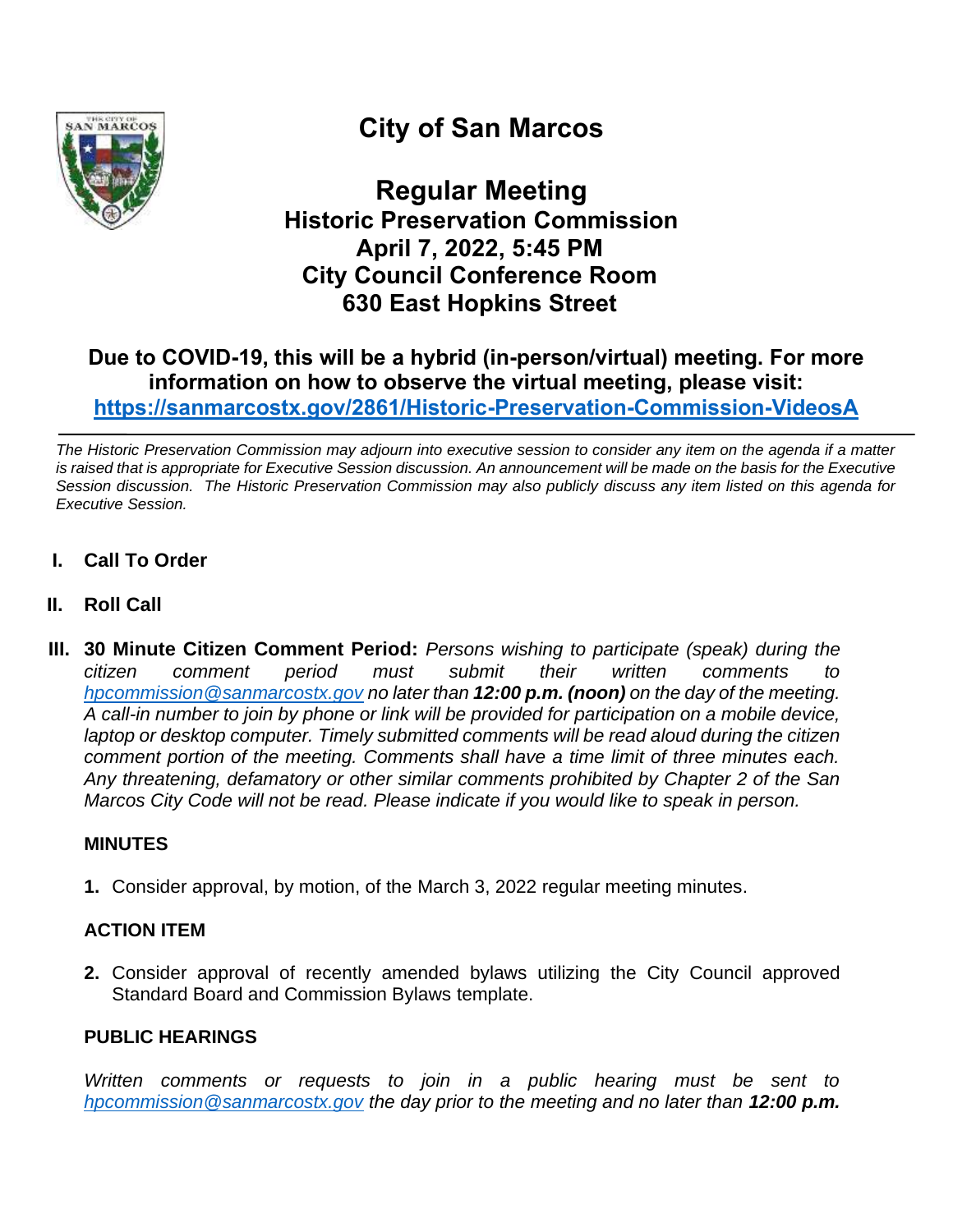*(noon) on the day of the hearing. A call-in number to join by phone or link will be provided for participation on a mobile device, laptop or desktop computer. Comments shall have a time limit of three minutes each. Any threatening, defamatory or other similar comments prohibited by Chapter 2 of the San Marcos City Code will not be read. Any additional information regarding this virtual meeting may be found at the following link: [https://sanmarcostx.gov/2861/Historic-Preservation-Commission-VideosA.](https://sanmarcostx.gov/2861/Historic-Preservation-Commission-VideosA) Please indicate if you would like to speak in person.*

- **3. HPC-22-11 (416 Blanco Street)** Hold a public hearing and consider a request for a Certificate of Appropriateness by Scott and Michelle Frazier to allow the conversion of an existing detached carport to an enclosed garage, which will include but is not limited to, increasing the square footage for storage and replacement of the shingled roof with metal roofing material.
- **4. HPC-22-12 (110 North LBJ Drive)** Hold a public hearing and consider a request for a Certificate of Appropriateness by Cody Taylor, on behalf of Valentino's, to allow the construction of an outdoor patio space at the rear of the building.
- **5. HPC-22-13 (1261 West San Antonio Street)** Hold a public hearing and consider a request for a Certificate of Appropriateness by David Greear to allow the replacement of the metal skirting with cement board skirting.
- **6. HPC-22-14 (714 Burleson Street)** Hold a public hearing and consider a request for a Certificate of Appropriateness by John Mark Slack to allow the construction of a six-foottall stone fence approximately ten-feet, more or less, behind the front plane of the home, partially along the south side of the home and along the north property line. (**NOTE: THIS ITEM HAS BEEN POSTPONED TO THE MAY 5, 2022 MEETING.**)

# **UPDATES**

- **7.** Updates on the following:
	- a. Potential Demolition by Neglect Cases
		- i. 904 Belvin Street
	- b. Grant Opportunities and Updates
		- i. National Parks Service's Underrepresented Communities Grant
		- ii. Texas Historical Commission's Certified Local Government Grant
	- c. 2021 Certified Local Government Annual Report Results
	- d. Recommendation Resolutions Report
	- e. HPC Committee Reports Concerning Recent Activities
	- f. Upcoming Events and Training Opportunities

# **DISCUSSION ITEMS**

**8.** Discussion regarding returning to in-person Commission meetings and provide feedback to staff.